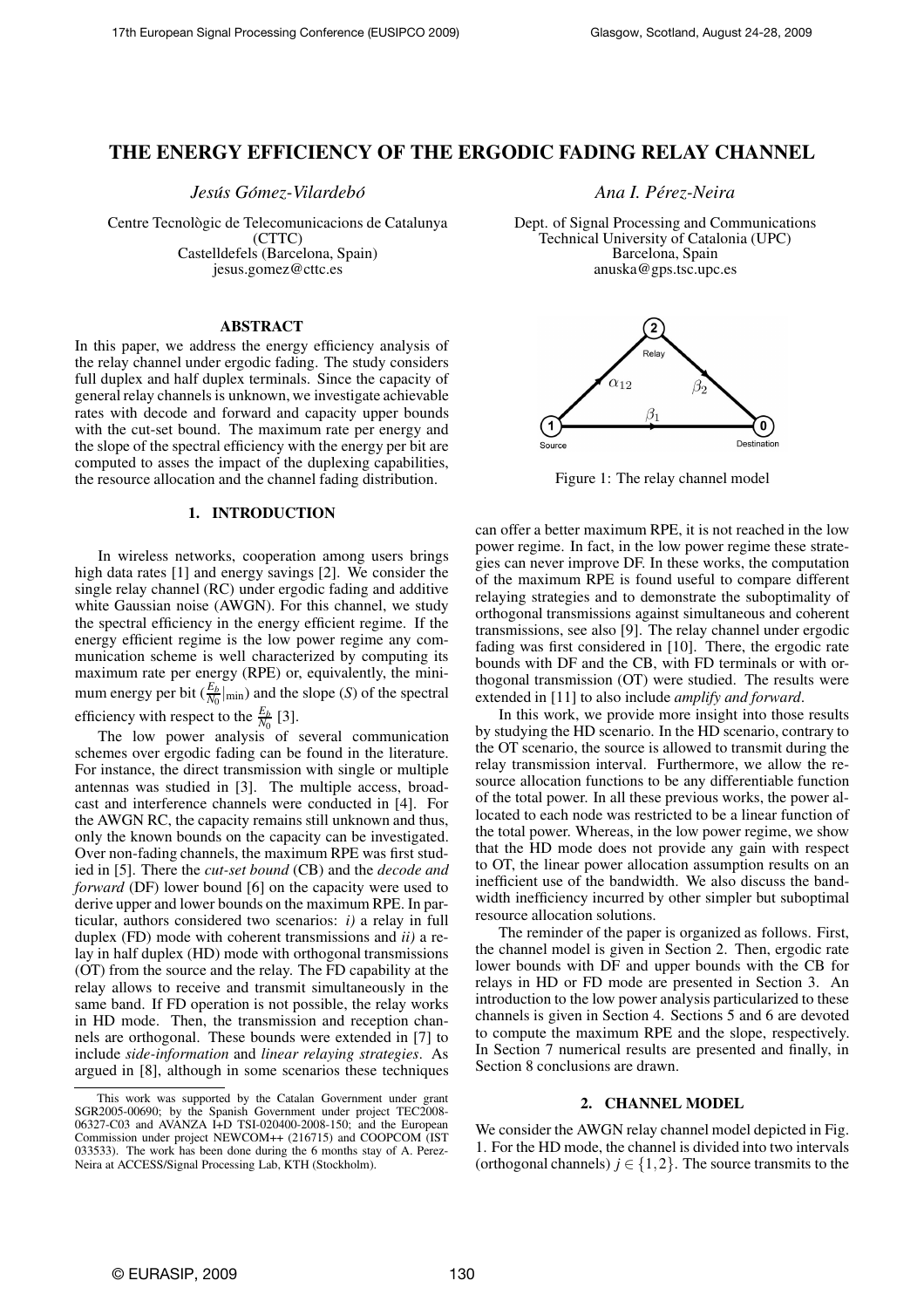relay and destination in the first interval  $j = 1$  and, in the second interval  $j = 2$ , both nodes transmit to the destination. In FD mode, there is only one channel and the index *j* is dropped. The received signals during the interval *j* at the relay  $Y_{2i}$  and at the destination  $Y_{0i}$  are given by

$$
Y_{2j} = \sqrt{\alpha_{12}} X_{1j} + Z_{2j},
$$
  
\n
$$
Y_{0j} = \sqrt{\beta_1} X_{1j} + \sqrt{\beta_2} X_{2j} + Z_{0j}.
$$
\n(1)

We assume, without claim of optimality, that the signals transmitted by the source  $X_{1j}$  and the relay  $X_{2j}$  are Gaussian with power  $P_{1j}$ ,  $P_{2j}$ , respectively. The noise processes at the relay  $Z_{2j}$  and at the destination  $Z_{0j}$  are complex independent white Gaussian, each with unit variance  $E[|Z_{ij}|]$ <br>The channal gain from the source to the relay is  $2^{2}$ ] =  $N_0$  = 1. The channel gain from the source to the relay is denoted by  $\alpha_{12}$ , from the source to destination by  $\beta_1$ , and from the relay to destination by  $\beta_2$ . Each orthogonal channel uses a fraction  $\tau_i$  out of the total channel available. The power allocated to node  $l \in \{1, 2\}$  during the interval *j* is denoted as  $E_{lj} = \tau_j P_{lj}$ .

Let us consider that the channel coefficients  $\alpha_{1,2}, \beta_1, \beta_2$ are independent random variables. Each time slot is assumed to be large enough so that the channel fading processes are ergodic. The receiver has perfect channel information while transmitters (source and relay) only have statistical information of the channel; namely, the mean  $\mathbb{E}[\alpha_{1,2}]$ ,  $\mathbb{E}[\beta_1]$ ,  $\mathbb{E}[\beta_2]$ and the variance  $\mathbb{E}\left[\left(\alpha_{1,2}\right)^2\right], \mathbb{E}\left[\left(\beta_1\right)^2\right], \mathbb{E}\left[\left(\beta_2\right)^2\right].$ 

## **3. ERGODIC RATE BOUNDS**

The optimal relaying strategy is still unknown and only rate lower and upper bounds on the capacity exist. The energy efficiency analysis conducted in this work considers DF for rate lower bounds and the CB for rate upper bounds.

The rate bounds for HD and FD modes under some fixed resource allocation vectors  $\tau$ , **E** can be found in [6] and [12], respectively. We write them in a unified manner as

$$
R_F(\boldsymbol{\tau}, \mathbf{E}) = \min_{i \in \{1, 2\}} C_i(\boldsymbol{\tau}, \mathbf{E})
$$
 (2)

with

$$
C_i(\boldsymbol{\tau}, \mathbf{E}) = \mathbb{E}\left[\sum_{j=1}^2 \tau_j \log(1 + \frac{g_{ji}(\mathbf{E})}{\tau_j})\right].
$$
 (3)

For the FD mode, the power allocation vector is  $\mathbf{E} = [E_1, E_2]$ , the vector of channel fractions is  $\boldsymbol{\tau} = [1, 0]$  and the functions  $g_i$ ,  $i \in \{1,2\}$  are given by

$$
g_1(\mathbf{E}) = \hat{\alpha}_{12} E_1,\tag{4a}
$$

$$
g_2(\mathbf{E}) = \beta_1 E_1 + \beta_2 E_2.
$$
 (4b)

with  $\hat{\alpha}_{12} = \alpha_{12}$  for DF and  $\hat{\alpha}_{12} = \alpha_{12} + \beta_1$  for the CB.

For the HD mode, the power allocation vector is  $\mathbf{E} = [E_{11}, E_{12}, E_{22}]$  and the vector of channel fractions is  $\tau = [\tau_1, \tau_2]$ . In this case,  $g_{ji}(\mathbf{E})$  *i*,  $j \in \{1, 2\}$  are given by

$$
g_{11}(\mathbf{E}) = \hat{\alpha}_{12} E_{11}, \ g_{21}(\mathbf{E}) = \beta_1 E_{12}, \tag{5a}
$$

$$
g_{12}(\mathbf{E}) = \beta_1 E_{11}, g_{22}(\mathbf{E}) = \beta_1 E_{12} + \beta_2 E_{22}.
$$
 (5b)

### **4. THE ENERGY EFFICIENCY ANALYSIS**

To study the energy efficiency of a communication system we are interested in determining the minimum energy we need to dedicate to each transmitted bit normalized by the noise spectral level  $N_0 \left(\frac{E_b}{N_0}\right)$  $\left(\frac{E_b}{N_0}\right)$  to obtain a certain spectral efficiency  $C(\frac{E_b}{N_0})$  $\frac{E_b}{N_0}$ ) [bit/s/Hz]. In this work, we consider that the energy belongs to the "network" and is optimally allocated among nodes. Then, the network energy per bit is defined as  $\overline{E}_b \triangleq \frac{E}{R(E)}$ , where *E* is the total network energy  $E = \sum$ *l*∈{1,2} ∑ *j*∈{1,2}  $E_{lj}$  and  $R(E)$  is the spectral efficiency in

bits<sup>1</sup>. We define the rate per total network energy normalized by the noise spectral level as

$$
RPE \triangleq N_0 \log_e 2 \frac{R(E)}{E}.
$$
 (6)

If the energy efficient regime is the low power regime, it was shown in [3] that the minimum energy per bit normalized by the noise spectral level is given by

$$
\frac{E_b}{N_0}_{\text{min}} = \frac{\log_e 2}{\dot{R}(0)}\tag{7}
$$

where  $\dot{R}(0)$  is computed in nats. Then, the maximum RPE can be obtained as

$$
\bar{\eta} = \frac{\log_e 2}{\frac{E_b}{N_0 \min}} = \dot{R}(0)
$$
\n(8)

The slope of the spectral efficiency as a function of the  $\frac{E_b}{N_0}$ was shown in [3] to be

$$
\bar{S} = \frac{2\left[\dot{R}(0)\right]^2}{-\ddot{R}(0)}.
$$
\n(9)

To obtain the low power metrics  $\bar{\eta}$  and  $\bar{S}$ , we need to compute the first and second order derivatives at  $E = 0$  of the rate as a function of the total power  $R^*(E)$ . However, the rate  $R^*(E)$  is only available as the solution to the following problem for all *E*

$$
R^*(E) = \max_{\boldsymbol{\tau}, \mathbf{E}} \min_{i \in \{1, 2\}} C_i(\boldsymbol{\tau}, \mathbf{E})
$$
 (10a)

$$
\tau_1+\tau_2=1,\quad \ \tau_1,\tau_2\geq 0,\qquad \qquad (10b)
$$

$$
\sum_{\forall j} [\mathbf{E}]_j = E, \quad [\mathbf{E}]_j \ge 0, \forall j. \tag{10c}
$$

where  $[\mathbf{x}]_j$  denotes the *j*-th element in the vector **x**.

We are unable to find, explicitly, the pair  $(\tau, E)$  that maximizes the rate in (10) for all *E*. Therefore, we can not directly compute the derivatives of  $R^*(E)$  at  $E = 0$ .

To compute these derivatives, we assume that the resources allocation solution for all *E* are any differentiable function  $\tau(E)$  and  $\mathbf{E}(E)$  and define  $\dot{\mathbf{e}} \triangleq \dot{\mathbf{E}}(0)$ ,  $\ddot{\mathbf{e}} \triangleq \dot{\mathbf{E}}(0)$ and  $\mathbf{t} \triangleq \boldsymbol{\tau}(0)$ . Then, the first and second order derivatives

<sup>&</sup>lt;sup>1</sup>We replace the  $SNR = \frac{E}{N_0}$  by the total power *E*, since we consider that the noise has unit variance  $N_0 = 1$ .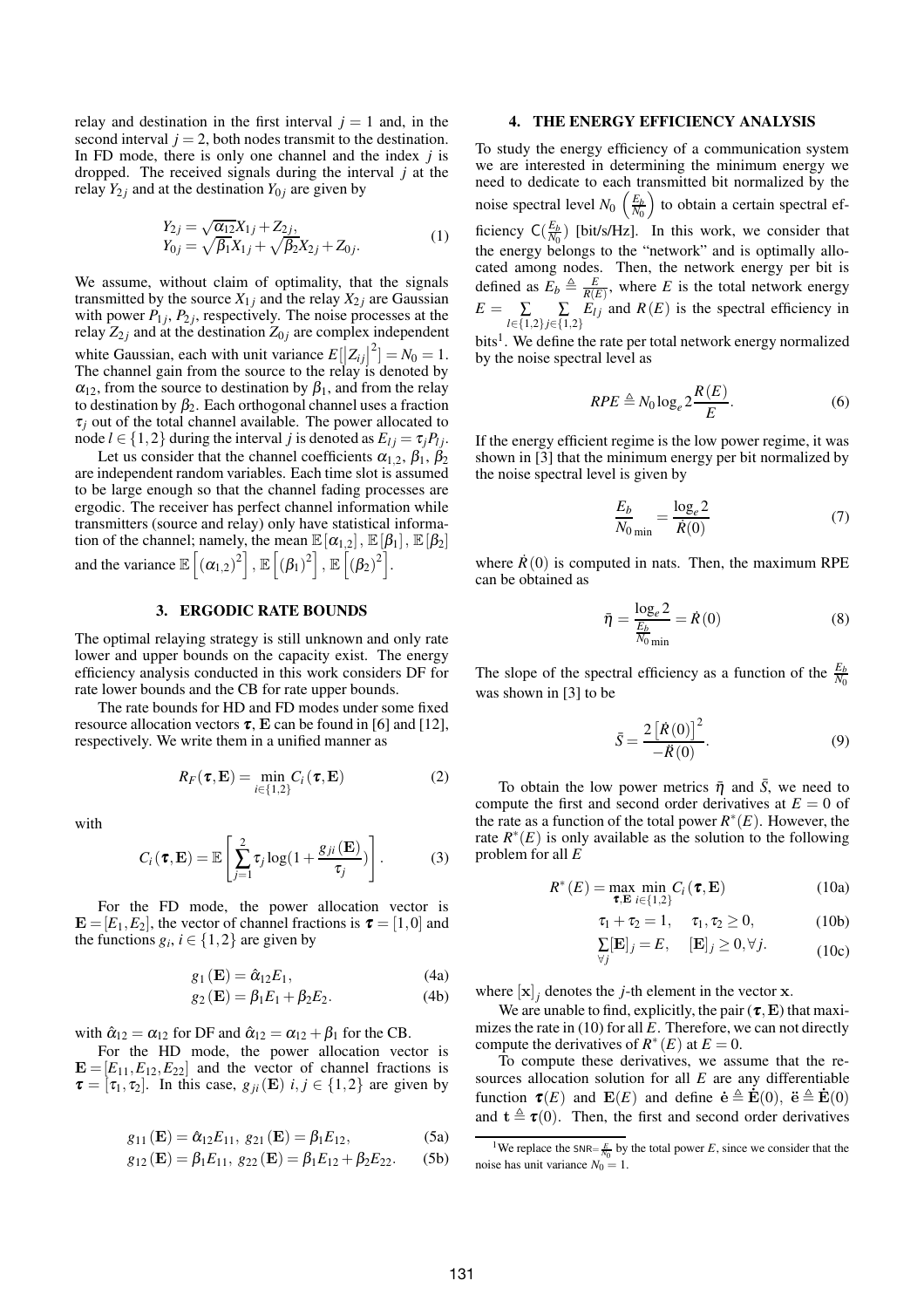of the rate constraints in (3) as a function total power *E*,  $C_{E_i}(E) = C_i(\tau(E), \mathbf{E}(E))$  evaluated at  $E = 0$  are

$$
\dot{C}_{E_i}(E)|_{E=0} = \sum_{j=1}^{2} \mathbb{E} \left[ \dot{g}_{E_{ji}}(\dot{\mathbf{e}}) \right],
$$
 (11a)

$$
\ddot{C}_{E_i}(E)|_{E=0} = \sum_{j=1}^{2} \mathbb{E}\left[\ddot{g}_{E_{ji}}(\dot{\mathbf{e}}, \ddot{\mathbf{e}})\right] - \frac{\mathbb{E}\left[\left(\dot{g}_{E_{ji}}(\dot{\mathbf{e}})\right)^2\right]}{t_j}
$$
(11b)

with  $g_{E_{ji}}(E) = g_{ji}(\mathbf{E}(E))$ . Notice that given (11) it is clear that  $\dot{C}_{E_i}(E)|_{E=0} = \dot{C}_{E_i}(\dot{e})$  and  $\dot{g}_{E_{ji}}(0) = \dot{g}_{E_{ji}}(\dot{e})$  only depend on e whereas  $\ddot{g}_{E_{ji}}(0) = \ddot{g}_{E_{ji}}(e, \ddot{e})$  and  $\ddot{C}_{E_i}(E)|_{E=0} =$  $\ddot{C}_{E_i}(\dot{\mathbf{e}}, \ddot{\mathbf{e}}, \dot{\mathbf{t}})$  only depends on  $\dot{\mathbf{e}}, \ddot{\mathbf{e}}$  and  $\dot{\mathbf{t}}$ . To find  $\dot{R}^*(0)$  we just need to solve the following problem w.r.t  $\dot{e}$ 

$$
\dot{R}^*(0) = \max_{\dot{e}} \min_{i \in \{1,2\}} \dot{C}_{E_i}(\dot{e})
$$
 (12a)

$$
\sum_{\forall j} [\dot{\mathbf{e}}]_j = \mathbf{1}, [\dot{\mathbf{e}}]_j \ge 0, \forall j \tag{12b}
$$

where the constraints  $(12b)$  on  $\dot{e}$  are obtained computing the first order derivative of the constraints in (10c) at  $E = 0$ .

After solving (12) we know  $\dot{\mathbf{e}}^*$ , thus  $\ddot{C}_{E_l}(0) = \ddot{C}_{E_l}(\mathbf{t}, \ddot{\mathbf{e}})$ only depends on  $\ddot{e}$  and  $f$ . The second derivative  $\ddot{R}$ <sup>∗</sup>(0) can be obtained solving the following problem w.r.t  $\ddot{e}$  and  $t$ 

$$
\dot{R}^*(0) = \max_{\ddot{\mathbf{e}}, \mathbf{t}} \min_{i \in \{1, 2\}} \ddot{C}_{E_i}(\ddot{\mathbf{e}}, \mathbf{t})
$$
(13a)

$$
t_1 + t_2 = 1, t_1, t_2 \ge 0,
$$
\n(13b)

$$
\sum_{\forall j} [\ddot{\mathbf{e}}]_j = \mathbf{0}, \ [\ddot{\mathbf{e}}]_j \ge 0 \quad \text{if } [\dot{\mathbf{e}}]_j = 0. \tag{13c}
$$

where the constraints (13b) on t are found computing the first order derivative of the constraints in (10b) at  $E = 0$  and the constraints on  $\ddot{\mathbf{e}}$  (13c) are found by computing the second order derivative of the constraints in (10c) at  $E = 0$ .

## **5. MAXIMUM RATE PER ENERGY**

To obtain  $\bar{\eta} = \dot{R}^*(0)$ , we need to solve the problem in (12).

For a relay in FD mode, substituting the functions  $g_{E_i}$  in (4) into (11a), the first order derivative of the rate constraints at  $E = 0$  read

$$
\dot{C}_{E_1}(\dot{\mathbf{e}}) = \mathbb{E}\left[\dot{g}_{E_1}(\dot{\mathbf{e}})\right] = \mathbb{E}\left[\hat{\alpha}_{12}\right]\dot{e}_1, \tag{14a}
$$

$$
\dot{C}_{E_2}(\dot{\mathbf{e}}) = \mathbb{E}\left[\dot{g}_{E_2}(\dot{\mathbf{e}})\right] = \mathbb{E}\left[\beta_1\right]\dot{e}_1 + \mathbb{E}\left[\beta_2\right]\dot{e}_2. \tag{14b}
$$

By substituting (14) into (12), and solving the resultant problem w.r.t  $\dot{e}_1, \dot{e}_2$ , we obtain

$$
\dot{e}_1^* = \frac{\mathbb{E}\left[\beta_2\right]}{\mathbb{E}\left[\beta_2\right] + \mathbb{E}\left[\hat{\alpha}_{12}\right] - \mathbb{E}\left[\beta_1\right]},\tag{15a}
$$

$$
\dot{e}_{2}^{*} = \frac{\mathbb{E}\left[\hat{\alpha}_{12}\right] - \mathbb{E}\left[\beta_{1}\right]}{\mathbb{E}\left[\beta_{2}\right] + \mathbb{E}\left[\hat{\alpha}_{12}\right] - \mathbb{E}\left[\beta_{1}\right]}
$$
(15b)

if  $\mathbb{E}[\hat{\alpha}_{12}], \mathbb{E}[\beta_2] > \mathbb{E}[\beta_1]$ , otherwise the relay is not used  $\dot{e}_1^* =$ 1 and  $\dot{e}_2^* = 0$ .

For a relay in HD mode, substituting the functions  $g_{E_i}$  in (5) into (11a), the first order derivative of the rate constraints at  $E = 0$  read

$$
\dot{C}_{E_1}(\dot{\mathbf{e}}) = \mathbb{E}\left[\hat{\alpha}_{12}\right]\dot{e}_{11} + \mathbb{E}\left[\beta_1\right]\dot{e}_{12},\tag{16a}
$$

$$
\dot{C}_{E_2}(\dot{\mathbf{e}}) = \mathbb{E}\left[\beta_1\right]\dot{e}_{11} + \mathbb{E}\left[\beta_1\right]\dot{e}_{12} + \mathbb{E}\left[\hat{\beta}_2\right]\dot{e}_{22}.
$$
 (16b)

Substituting (16) into (12), and solving the resultant problem w.r.t  $\dot{e}_{11}$ ,  $\dot{e}_{12}$  and  $\dot{e}_{22}$ , we obtain

$$
\dot{e}_{11}^* = \frac{\mathbb{E}\left[\beta_2\right]}{\mathbb{E}\left[\beta_2\right] + \mathbb{E}\left[\hat{\alpha}_{12}\right] - \mathbb{E}\left[\beta_1\right]},\tag{17a}
$$

$$
\dot{e}_{12}^* = 0,\t(17b)
$$

$$
\dot{e}_{22}^* = \frac{E\left[\hat{\alpha}_{12}\right] - E\left[\beta_1\right]}{\mathbb{E}\left[\beta_2\right] + \mathbb{E}\left[\hat{\alpha}_{12}\right] - \mathbb{E}\left[\beta_1\right]},\tag{17c}
$$

if  $\mathbb{E}[\hat{\alpha}_{12}], \mathbb{E}[\beta_2] > \mathbb{E}[\beta_1]$ , otherwise the relay is not used  $e_{12}^* = 1, e_{11}^* = 0$ , and  $e_{22}^* = 0$ .

Finally, provided that if  $\mathbb{E}[\hat{\alpha}_{12}], \mathbb{E}[\beta_2] > \mathbb{E}[\beta_1]$ , we have  $\bar{\eta} = \dot{C}_{E_1}(\dot{\mathbf{e}}^*) = \dot{C}_{E_2}(\dot{\mathbf{e}}^*)$ , the maximum RPE with a relay in HD or FD mode is given by

$$
\bar{\eta} = \begin{cases} \begin{array}{ll} \frac{\mathbb{E}[\hat{\alpha}_{12}]\mathbb{E}[\beta_2]}{\mathbb{E}[\beta_{12}] + \mathbb{E}[\hat{\alpha}_{12}] - \mathbb{E}[\beta_1]} & \text{if } \mathbb{E}\left[\hat{\alpha}_{12}\right], \mathbb{E}\left[\beta_2\right] > \mathbb{E}\left[\beta_1\right], \\ \mathbb{E}\left[\beta_1\right] & \text{otherwise} \end{array} \end{cases} \tag{18}
$$

with  $\hat{\alpha}_{12} = \alpha_{12} + \beta_1$  for the CB and  $\hat{\alpha}_{12} = \alpha_{12}$  for DF.

### **6. SLOPE OF THE SPECTRAL EFFICIENCY**

The maximum RPE has not revealed the potential gain of the FD capability at the relay nor the impact of the distribution of the channel coefficients. Moreover, obtaining the maximum RPE is possible even without optimizing the fraction of the channel dedicated to each transmission ( $\tau_1, \tau_2$ ) and assuming a linear dependence of the power allocation with respect to the total power  $\mathbf{E}(E) = \dot{\mathbf{e}}^* \dot{E}$ . Thus, we turn our attention to the analysis of the slope. This metric allows us to compare transmission schemes that have the same maximum RPE and determines the use made of the bandwidth.

The slope of the spectral efficiency can be computed as (9). The first order derivative  $\dot{R}$ <sup>\*</sup> (0) was already computed in the previous section and thus, we just need to obtain  $\ddot{R}$ <sup>∗</sup> (0). To obtain  $\ddot{R}$ <sup>\*</sup> (0), we solve the problem in (13).

For a relay in FD mode, substituting the functions  $g_{E_i}$  in (4) into (11b), the second order derivative of the rate constraints at  $E = 0$  read

$$
\ddot{C}_{E_1}(\ddot{\mathbf{e}}) = \mathbb{E}\left[\hat{\alpha}_{12}\right]\ddot{e}_1 - \mathbb{E}\left[\left(\dot{g}_{E_1}\left(\dot{\mathbf{e}}^*\right)\right)^2\right],\tag{19a}
$$

$$
\ddot{C}_{E_2}(\ddot{\mathbf{e}}) = \mathbb{E}\left[\beta_1\right]\ddot{e}_1 + \mathbb{E}\left[\beta_2\right]\ddot{e}_2 - \mathbb{E}\left[\left(\dot{g}_{E_2}\left(\dot{\mathbf{e}}^*\right)\right)^2\right] \tag{19b}
$$

with, after substituting the solution to  $\dot{\mathbf{e}}^*$  found in (15)

$$
\mathbb{E}\left[ (\dot{g}_{E_1}(\dot{\mathbf{e}}^*))^2 \right] = \mathbb{E}\left[ (\hat{\alpha}_{12}\dot{e}_1^*)^2 \right] = \kappa_{12}\bar{\eta}^2, \tag{20a}
$$
\n
$$
\mathbb{E}\left[ (\dot{g}_{E_2}(\dot{\mathbf{e}}^*))^2 \right] = \mathbb{E}\left[ (\beta_1\dot{e}_1^* + \beta_2\dot{e}_2^*)^2 \right],
$$

$$
= \left[1 + (\kappa_1 - 1)\Theta^2 + (\kappa_2 - 1)(1 - \Theta)^2\right]\bar{\eta}^2
$$
\n(20b)

with 
$$
\Theta = \frac{\mathbb{E}[\beta_1]}{\mathbb{E}[\hat{\alpha}_{12}]}
$$
 and  $\kappa_{12} = \frac{\mathbb{E}[(\hat{\alpha}_{12})^2]}{(\mathbb{E}[\hat{\alpha}_{12}])^2}$ ,  $\kappa_1 = \frac{\mathbb{E}[(\beta_1)^2]}{(\mathbb{E}[\beta_1])^2}$  and  $\kappa_2 = \frac{\mathbb{E}[(\beta_2)^2]}{(\mathbb{E}[\beta_2])^2}$  are the kurtosis of the channel coefficients.

By substituting (19) into (13), and solving the resultant problem w.r.t  $\ddot{e}_1, \ddot{e}_2$ , we obtain

$$
\ddot{e}_{1}^{*} = \frac{\mathbb{E}\left[\left(\dot{g}_{E_{1}}\left(\dot{\mathbf{e}}^{*}\right)\right)^{2}\right] - \mathbb{E}\left[\left(\dot{g}_{E_{2}}\left(\dot{\mathbf{e}}^{*}\right)\right)^{2}\right]}{\mathbb{E}\left[\hat{\alpha}_{12}\right] - \mathbb{E}\left[\beta_{1}\right] + \mathbb{E}\left[\beta_{2}\right]},\tag{21}
$$

$$
\ddot{e}_2^* = -\ddot{e}_1^* \tag{22}
$$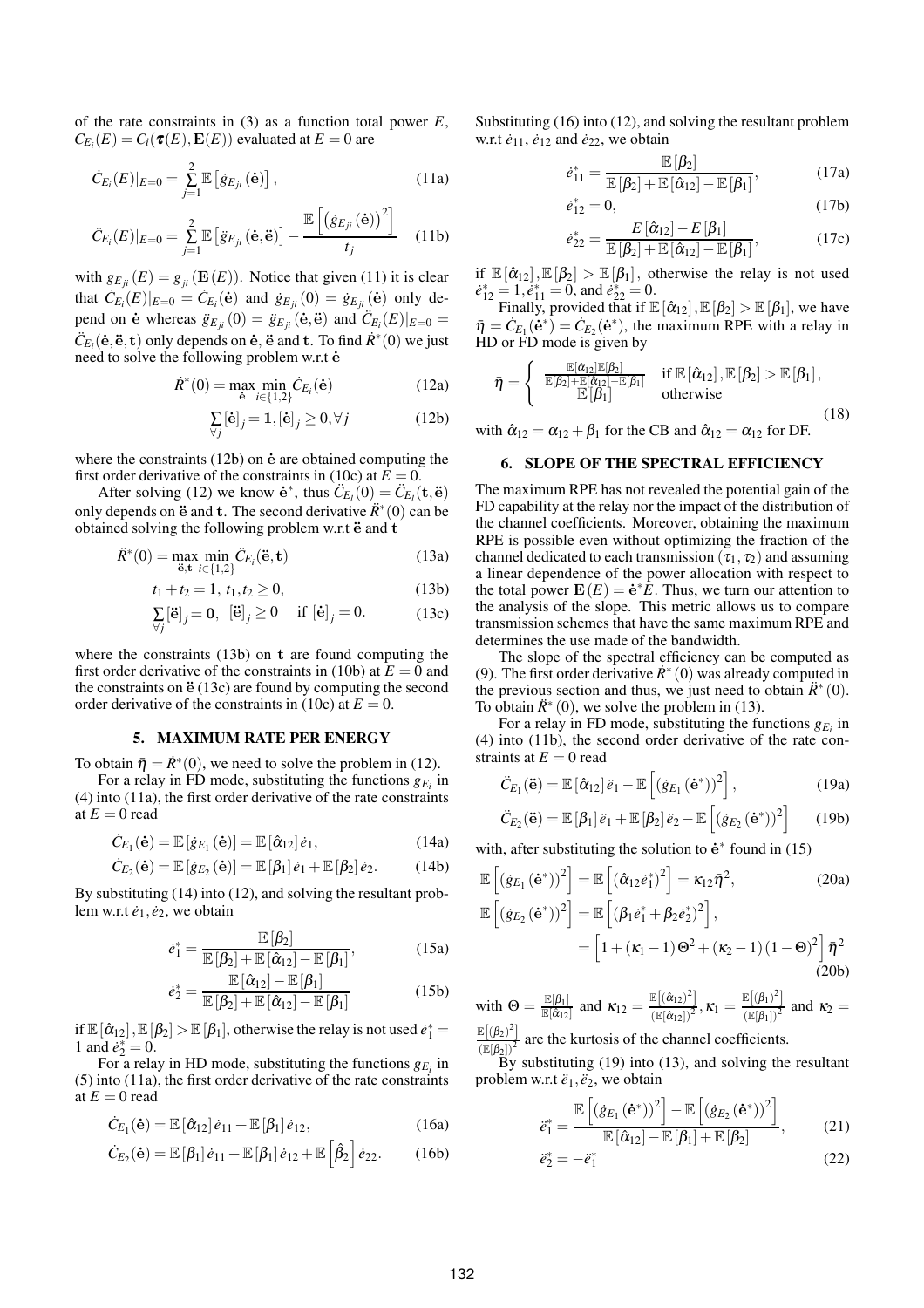if  $\mathbb{E}[\hat{\alpha}_{12}], \mathbb{E}[\beta_2] > \mathbb{E}[\beta_1]$  (the relay is used) and  $\ddot{e}_1^* = 1, \ddot{e}_2^* =$ 0 otherwise. Substituting, this solution into (19) we have  $\ddot{R}$ <sup>\*</sup>(0) =  $\ddot{C}_{E_1}(0) = \ddot{C}_{E_2}(0)$  and the slope (9) reads

$$
\frac{2}{\bar{S}_{FD}} = 1 + (\kappa_{12} - 1)(1 - \Gamma)
$$

$$
+ (\kappa_1 - 1)\Gamma\Theta^2 + (\kappa_2 - 1)\Gamma(1 - \Theta)^2.
$$
 (23)

with  $\Gamma = \frac{\bar{\eta}}{\mathbb{E}[\beta_2]}$ .

Instead, if the power allocation is restricted to be linear in  $E, E_1 = \dot{e}_1^* E, E_2 = \dot{e}_2^* E$ , then substituting  $\ddot{e}_2^* = \ddot{e}_1^* = 0$  into (19), we have

$$
\ddot{R}^*(0) = -\max_{i \in \{1,2\}} \mathbb{E}\left[ (\dot{g}_{E_i}(\dot{\mathbf{e}}^*))^2 \right] \tag{24}
$$

with  $\mathbb{E}\left[\left(\dot{g}_{E_i}(\dot{\mathbf{e}}^*)\right)^2\right]$  in (20). Substituting (24) into the slope definition (9), we obtain

$$
\frac{2}{\overline{S}_{FD_e}} = \max\left(\kappa_{12}, \left[1 + (\kappa_1 - 1)\Theta^2 + (\kappa_2 - 1)(1 - \Theta)^2\right]\right).
$$
\n(25)

This last result was first found in [10, eq. 33].

For a relay in HD mode, substituting the functions  $g_{E_i}$  in (5) into (11b), the second order derivative of the rate constraints at  $E = 0$  read

$$
\ddot{C}_{E_1}(\ddot{\mathbf{e}}, \mathbf{t}) = \mathbb{E}\left[\hat{\alpha}_{12}\right] \ddot{e}_{11} + \mathbb{E}\left[\beta_1\right] \ddot{e}_{12}
$$
\n
$$
-\frac{\mathbb{E}\left[\left(\dot{g}_{E_{11}}^*(\dot{\mathbf{e}}^*)\right)^2\right]}{t_1} - \frac{\mathbb{E}\left[\left(\dot{g}_{E_{21}}^*(\dot{\mathbf{e}}^*)\right)^2\right]}{t_2}, \quad (26a)
$$
\n
$$
\ddot{C}_{E_2}(\ddot{\mathbf{e}}, \mathbf{t}) = \mathbb{E}\left[\beta_1\right] \ddot{e}_{11} + \mathbb{E}\left[\beta_1\right] \ddot{e}_{12} + \mathbb{E}\left[\beta_2\right] \ddot{e}_{22}
$$

$$
E_2(\ddot{\mathbf{e}}, \mathbf{t}) = \mathbb{E}\left[\beta_1\right] \ddot{e}_{11} + \mathbb{E}\left[\beta_1\right] \ddot{e}_{12} + \mathbb{E}\left[\beta_2\right] \ddot{e}_{22}
$$

$$
-\frac{\mathbb{E}\left[\left(\dot{g}_{E_{12}}^*(\dot{\mathbf{e}}^*)\right)^2\right]}{t_1} - \frac{\mathbb{E}\left[\left(\dot{g}_{E_{22}}^*(\dot{\mathbf{e}}^*)\right)^2\right]}{t_2} \tag{26b}
$$

with, after substituting the solution to  $\dot{\mathbf{e}}^*$  found in (17)

$$
\mathbb{E}\left[\left(\dot{g}_{E_{11}}^{*}\left(\dot{\mathbf{e}}^{*}\right)\right)^{2}\right] = \mathbb{E}\left[\left(\hat{\alpha}_{12}\right)^{2}\right]\left(\dot{e}_{11}^{*}\right)^{2} = \kappa_{12}\bar{\eta}^{2},\qquad(27a)
$$

$$
\mathbb{E}\left[\left(\hat{g}_{E_{21}}^{*}\left(\hat{\mathbf{e}}^{*}\right)\right)^{2}\right] = \mathbb{E}\left[\left(\beta_{1}\right)^{2}\right]\left(\hat{e}_{12}^{*}\right)^{2} = 0, \tag{27b}
$$
\n
$$
\mathbb{E}\left[\left(\hat{g}_{+}^{*}\left(\hat{\mathbf{e}}^{*}\right)\right)^{2}\right] = \mathbb{E}\left[\left(\beta_{1}\right)^{2}\right]\left(\hat{e}_{+}^{*}\right)^{2} = \kappa_{1}\Theta^{2}\bar{n}^{2} \tag{27c}
$$

$$
\mathbb{E}\left[\left(\dot{g}_{E_{12}}^{*}\left(\dot{\mathbf{e}}^{*}\right)\right)^{2}\right] = \mathbb{E}\left[\left(\beta_{1}\right)^{2}\right]\left(\dot{e}_{11}^{*}\right)^{2} = \kappa_{1}\Theta^{2}\bar{\eta}^{2},\qquad(27c)
$$
\n
$$
\mathbb{E}\left[\left(\dot{g}_{E_{22}}^{*}\left(\dot{\mathbf{e}}^{*}\right)\right)^{2}\right] = \mathbb{E}\left[\left(\beta_{2}\right)^{2}\right]\left(\dot{e}_{22}^{*}\right)^{2} = \kappa_{2}\left(1-\Theta\right)^{2}\bar{\eta}^{2}.
$$

$$
\mathbb{E}\left[\left(\dot{g}_{E_{22}}^{*}\left(\dot{\mathbf{e}}^{*}\right)\right)^{2}\right]=\mathbb{E}\left[\left(\beta_{2}\right)^{2}\right]\left(\dot{e}_{22}^{*}\right)^{2}=\kappa_{2}\left(1-\Theta\right)^{2}\bar{\eta}^{2}.
$$
\n(27d)

Substituting (26) into (13) and solving the resultant problem, first w.r.t  $\ddot{e}_{11}, \ddot{e}_{12}, \ddot{e}_{22}$  assuming constant **t**, we obtain

$$
\ddot{R}^*(\mathbf{t}) = \ddot{C}_{E_1}(\ddot{\mathbf{e}}^*, \mathbf{t}) = \ddot{C}_{E_1}(\ddot{\mathbf{e}}^*, \mathbf{t}) \n= -\frac{(\ddot{\Psi}_1)^2}{t_1} - \frac{(\ddot{\Psi}_2)^2}{t_2}
$$
\n(28)

with

$$
\left(\bar{\Psi}_1\right)^2 = \left(1 - \Gamma\right)\kappa_{12}\bar{\eta}^2 + \Gamma\kappa_1\Theta^2\bar{\eta}^2,\tag{29a}
$$

$$
\left(\bar{\Psi}_2\right)^2 = \Gamma \kappa_2 \left(1 - \Theta\right)^2 \bar{\eta}^2. \tag{29b}
$$

Maximizing (28) w.r.t t we get  $\frac{1}{t_1^*} = 1 + \frac{\Psi_2}{\Psi_1}$  $\frac{\Psi_2}{\Psi_1}$  which substituted into (28) yields  $R^*(0) = -(\Psi_1 + \Psi_2)^2$  and the slope is

$$
\frac{2}{\bar{S}_{HD}} = \left(\sqrt{\kappa_{12} (1 - \Gamma) + \kappa_1 \Gamma \Theta^2} + \sqrt{\kappa_2 \Gamma (1 - \Theta)^2}\right)^2.
$$
\n(30)

Instead, if the power allocation is restricted to be linear in *E*,  $E_{11} = e_{11}^*E$ ,  $E_{12} = 0$ , and  $E_{22} = e_{22}^*E$  then, substituting  $\ddot{e}_{11}^* = \ddot{e}_{12}^* = \ddot{e}_{22}^* = 0$  into (26), we have

$$
\ddot{C}_{E_1}(\mathbf{0}, \mathbf{t}) = -\frac{\kappa_{12} \bar{\eta}^2}{t_1},\tag{31a}
$$

$$
\ddot{C}_{E_2}(0,t) = -\frac{\kappa_1 \Theta^2 \bar{\eta}^2}{t_1} - \frac{\kappa_2 (1-\Theta)^2 \bar{\eta}^2}{t_2}.
$$
 (31b)

Now, we substitute (31) into (13), and solve the resultant problem only w.r.t **t**. By substituting  $\mathbf{t} = [t_1, 1 - t_1]$  into (31b) it is easy to show that  $-\ddot{C}_{E_2}(\mathbf{0}, \mathbf{t})$  has a unique minimum over  $t_1 \in (0,1)$  at  $t_1 = t_1^{c_2}$ 

$$
\frac{1}{t_1^{c_2}} = 1 + \frac{1 - \Theta}{\Theta} \sqrt{\frac{\kappa_2}{\kappa_1}}
$$
(32)

at this point, we have

$$
\ddot{C}_{E_2}(\mathbf{0}, \mathbf{t}^{c_2}) = -\left(\sqrt{\kappa_1 \Theta^2} + \sqrt{\left(1 - \Theta\right)^2 \kappa_2}\right)^2 \bar{\eta}^2 \qquad (33)
$$

if  $\ddot{C}_{E_1}(0, t^{c_2}) > \ddot{C}_{E_2}(0, t^{c_2})$  or equivalently

$$
\kappa_{12} - \kappa_1 \Theta^2 < (1 - \Theta) \Theta \sqrt{\kappa_1 \kappa_2} \tag{34}
$$

then  $\ddot{R}(0) = \ddot{C}_{E_2}(0, t^{c_2})$ , otherwise  $\ddot{R}(0) = \ddot{C}_{E_1}(0, t^{c_1})$  where  $\mathbf{t}^{c_1}$  is found by setting  $\ddot{C}_{E_1}(\mathbf{0}, \mathbf{t}) = \ddot{C}_{E_2}(\mathbf{0}, \mathbf{t})$  at

$$
\frac{1}{t_1^{c_1}} = 1 + \frac{\kappa_2 (1 - \Theta)^2}{\kappa_{12} - \kappa_1 \Theta^2}.
$$
 (35)

.

Finally, substituting  $\ddot{R}(0)$  into the slope definition, we obtain

$$
\frac{2}{\bar{S}_{HD_e}} = \begin{cases}\n\left(\sqrt{\kappa_1 \Theta^2} + \sqrt{(1 - \Theta)^2 \kappa_2}\right)^2 & \text{if } \frac{\kappa_{12} - \kappa_1 \Theta^2}{(1 - \Theta)\Theta\sqrt{\kappa_1 \kappa_2}} < 1, \\
\kappa_{12} \left(1 + \frac{\kappa_2 (1 - \Theta)^2}{\kappa_{12} - \kappa_1 \Theta^2}\right) & \text{otherwise}\n\end{cases}
$$
\n(36)

This last result was first found in [10, Proposition 4].

Consider, now, that the channel fractions are fixed (independent of the channel gains)  $t_0 = \left[\frac{1}{2}, \frac{1}{2}\right]$  but the energies  $\ddot{e}$ are optimally allocated. It is direct from (28) that

$$
\ddot{R}^*(\mathbf{t}_0) = -2(\Psi_1)^2 - 2(\Psi_2)^2 \tag{37}
$$

and the slope is

$$
\frac{1}{\bar{S}_{HD\tau}} = \kappa_{12} (1 - \Gamma) + \kappa_1 \Gamma \Theta^2 + \kappa_2 \Gamma (1 - \Theta)^2.
$$
 (38)

Finally, consider that, the power allocation is linear and the channel fractions are fixed  $t = t_0$ . In this case, we have

$$
\ddot{C}_{E_1}(0, \mathbf{t}_0) = -2\kappa_{12}\bar{\eta}^2,\tag{39a}
$$

$$
\ddot{C}_{E_2}(0, \mathbf{t}_0) = -2\kappa_1 \Theta^2 \bar{\eta}^2 - 2\kappa_2 (1 - \Theta)^2 \bar{\eta}^2 \tag{39b}
$$